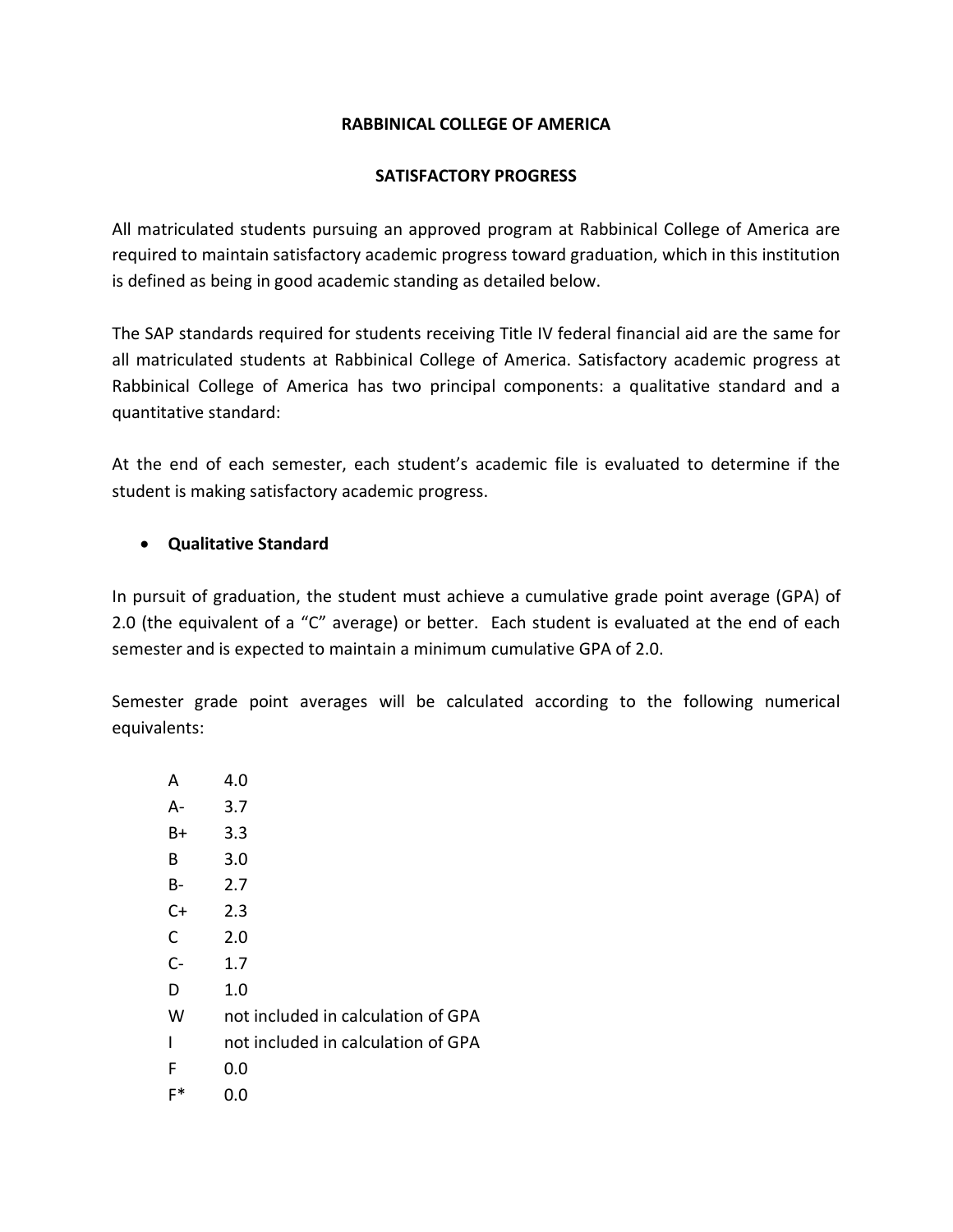### \* - unearned

The GPA is established by multiplying the grade point equivalent of each course by the number of credits it yields. The products of each course are then added together. The sum is then divided by the total number of credits earned in the semester.

Credit hours with a grade of Incomplete and Withdrawn are not included in the determination of the grade point average. Credit hours with a grade of fail  $(F)$  or unearned fail  $(F^*)$  are included in the grade point average. If a student receives failing grades for all of his courses, the Registrar will determine whether or not the student completed the semester.

# **Quantitative Standard**

# **Maximum Timeframe- measured in credit hours**

## Bachelors of Religious Education

Students must make sufficient progress through the academic program to complete the 120 credit program with a maximum attempted credits ceiling of 179 credits, which is 150% of the published length of the program.

## Bachelors of Talmudic Studies

Students must make sufficient progress through the academic program to complete the 150 credit program with a maximum attempted credits ceiling of 224 credits, which is 150% of the published length of the program.

# **Pace of Completion**

## Bachelors of Religious Education

A student must earn 67% of his cumulative attempted credits. Every semester, each student is evaluated to see if he has successfully earned 67% of his cumulative attempted credits. The student's cumulative earned credits are divided by the student's cumulative attempted credits to determine if the student is progressing through the 120 credit academic program at a pace sufficient to complete the program within the maximum time frame. If the number of credits earned divided by the number of credits attempted is 67% or greater, he is determined to be making satisfactory progress.

## Bachelors of Talmudic Studies

A student must earn 67% of his cumulative attempted credits. Every semester, each student is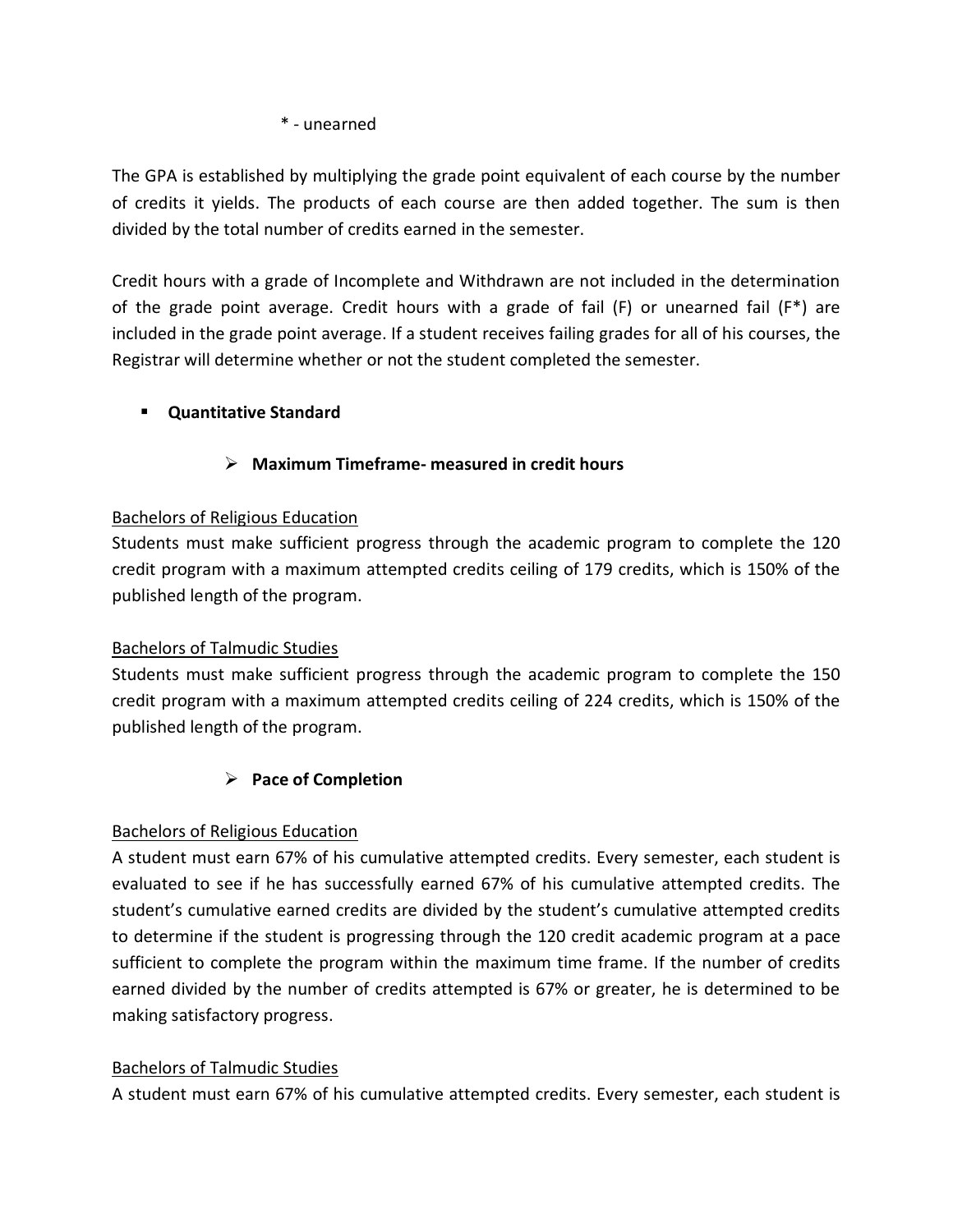evaluated to see if he has successfully earned 67% of his cumulative attempted credits. The student's cumulative earned credits are divided by the student's cumulative attempted credits to determine if the student is progressing through the 150 credit academic program at a pace sufficient to complete the program within the maximum time frame. If the number of credits earned divided by the number of credits attempted is 67% or greater, he is determined to be making satisfactory progress.

#### **WHEN SAP IS NOT MET**

#### **WARNING**

If a student falls below the SAP standards, he will be notified that he is being given a warning period which will last one semester. The student will also be notified that he has the option of appealing his lack of satisfactory academic progress at any point. During the warning period, a designated faculty member may counsel the student and assist the student to improve his performance. The student may be provided with various student services that might include tutoring, scheduling accommodation, or other academic assistance. If, after this warning period SAP standards are still not met, he will be subject to academic discipline which may include expulsion or suspension from the institution.

#### **Federal Financial Aid Warning**

For continued eligibility for federal financial aid programs, if a student falls below the satisfactory progress standards, he will be given a period of financial aid warning during which time he maintains federal financial aid eligibility. The warning period will last for one semester. During the federal financial aid warning period, the student will receive the counseling described above. If, after this federal financial aid warning period, satisfactory progress standards are still not met, the student will be notified that he will no longer be eligible for financial aid. The student will also be notified that he has the option of appealing his lack of satisfactory academic progress in order to be granted a probationary period.

#### **APPEALS PROCESS, MITIGATING CIRCUMSTANCES**

A student may appeal the institution's determination that he is not making satisfactory academic progress. Basis for appeal include the death of a relative, an injury or illness of the student, or other special circumstances. The student must submit the appeal in writing to the administrative office. In the appeal, the student must describe why he failed to make satisfactory academic progress, and what has changed in his situation that will allow him to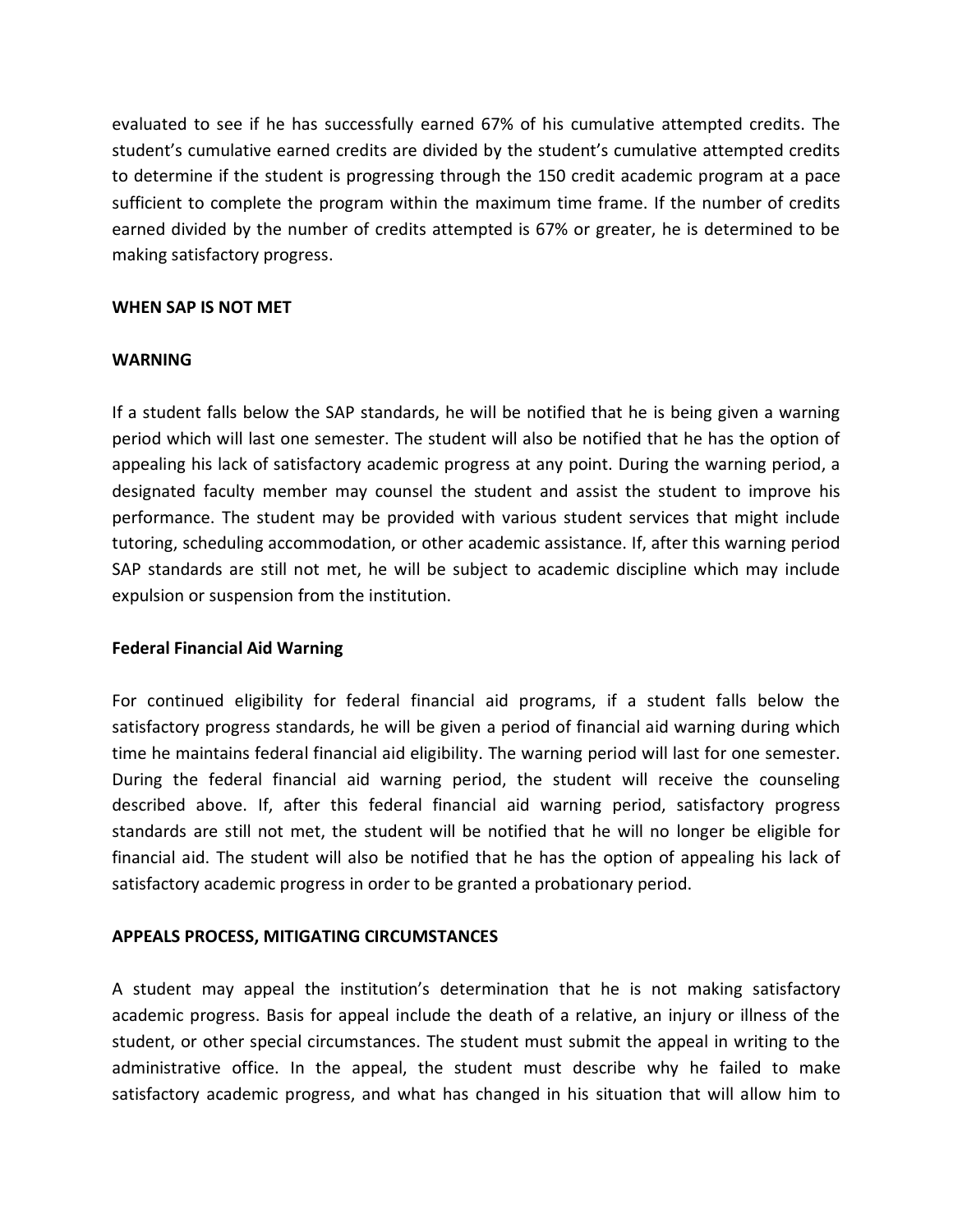demonstrate satisfactory academic progress at the next evaluation. The senior faculty member will consider all information provided by the student and will consult with faculty members, as appropriate. If it is determined that the appeal should be accepted, then the senior faculty member will determine whether or not the student will be able to meet the standard SAP requirements of the institution by the end of a one semester probationary period. If it is determined that the student will be able to meet the standard SAP requirements after the probationary period, the student will be placed on academic probation as described below. If it is determined that the student will be able to meet the standard SAP requirements of the institution by the end of the probationary period with a customized study plan, then the student will be placed on academic probation with a study plan, as described below.

If the appeal is accepted, the student will be granted a semester of academic probation or academic probation with a study plan, as described below. If the appeal is not accepted, the student will be subject to academic discipline, which may include expulsion or suspension from the institution. He will also be ineligible for federal financial aid until he reestablishes eligibility as described below in the section entitled "Reinstatement." The final decision (denial of appeal, academic probation, or academic probation with a study plan) will be conveyed to the student in writing.

#### **ACADEMIC PROBATION**

If after the period of warning, a student is still not making SAP and successfully appeals the lack of SAP, and it is determined that the student will be able to meet the standard SAP requirements after a probationary period, the student will be placed on academic probation. The period of academic probation is one semester during which the student has the opportunity to attempt to meet the SAP standards of the institution. The student can request counseling to assist him to improve his performance. In addition, the student may request to be provided with various student services that might include tutoring, scheduling accommodation, or other academic assistance.

## **ACADEMIC PROBATION WITH A STUDY PLAN**

If after the period of warning, a student is still not making SAP and successfully appeals the lack of SAP, and it is determined that the student will not be able to meet the standard SAP requirements after a probationary period, the student will be placed on academic probation with a study plan. For a student on academic probation with a study plan, a senior faculty member will develop a study plan in conjunction with the student and other faculty, as needed. The study plan will include a customized plan for the SAP standards (as well as other academic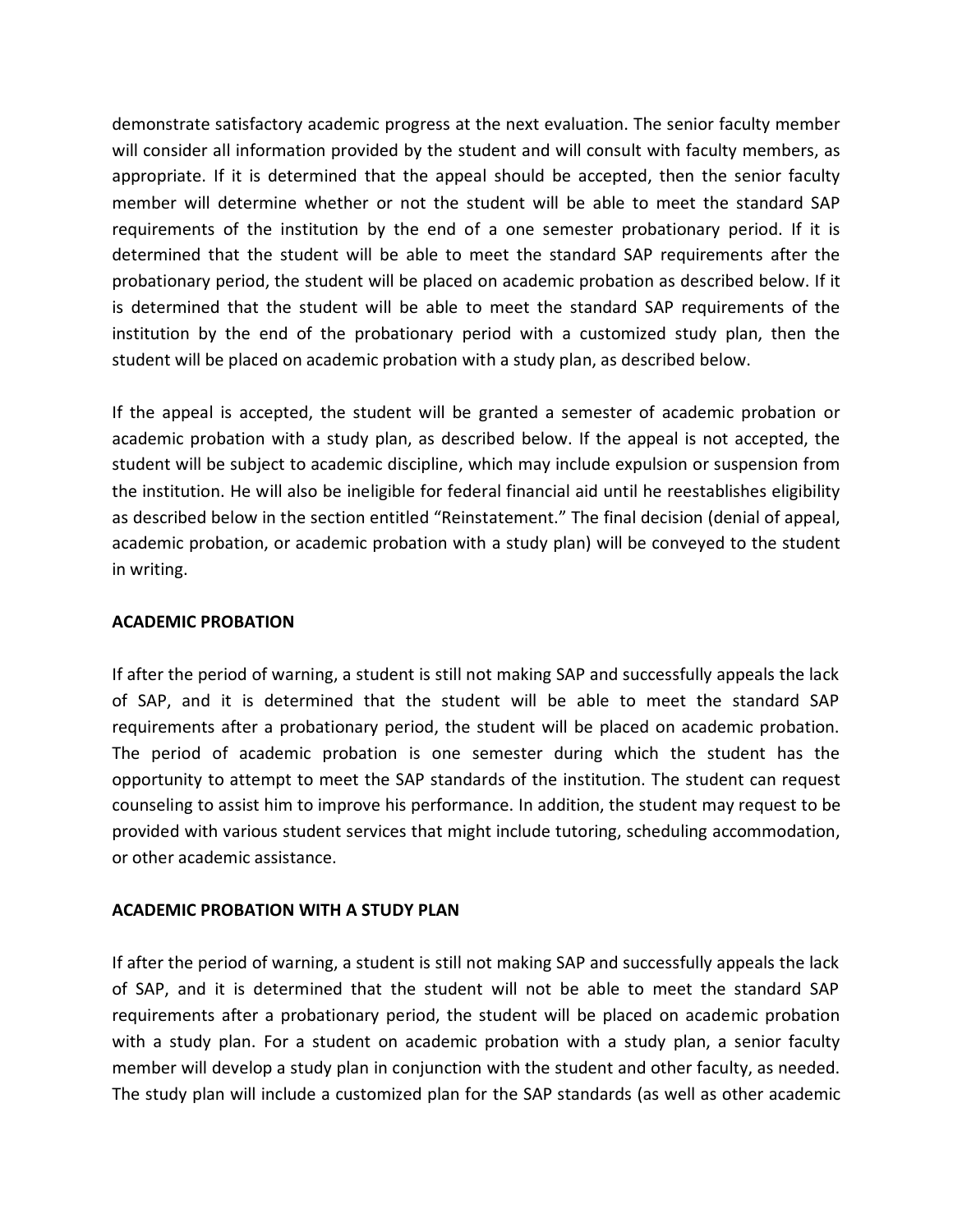provisions to assist the student in meeting those standards) that ensures that the student is able to meet the school's satisfactory progress standards by a specific time, though an academic plan could take the student all the way through successful program completion.

#### **REEVALUATION AFTER A PROBATIONARY PERIOD**

At the end of the probationary period, the student's satisfactory academic progress will be reevaluated. If the student is now meeting the standard SAP requirements of the institution, or is meeting the SAP standards of his study plan, he will be considered as meeting satisfactory academic progress. If, after the period of probation, the student's academic performance still fails to meet the academic progress standards of the institution, or the provisions of his study plan, he will be subject to academic discipline which may include expulsion or suspension from the institution, and he will be ineligible to receive Title IV federal financial aid.

#### **REINSTATEMENT FOR FEDERAL FINANCIAL AID**

A student who became ineligible for federal financial aid because he was not meeting satisfactory academic progress standards, has the opportunity to reestablish eligibility. Eligibility is reestablished by meeting institutional SAP standards. The financial aid office will receive notification of each student's status at the start of each semester, and the student will be notified that he may once again receive aid from the Title IV programs.

#### **INCOMPLETES**

If a student has not completed all required course work for a particular course, he may have additional time (up to six months), at the discretion of the instructor, to complete the work. A grade of incomplete will only be assigned with a documented plan from the instructor detailing course work that must be completed. In the interim, those course grades are marked as incomplete. Courses in which a student receives a grade of incomplete are not included in the GPA as long as the Incomplete remains on the transcript. The courses marked incomplete are included in the student's number of credits attempted but not credits completed. A grade of incomplete will be replaced with a grade at the conclusion of the period of time given for the work to be completed

#### **WITHDRAWALS FROM A COURSE**

A student who withdraws from a course(s) will have the course recorded as Withdrawn. This grade will not be counted in the student's GPA. However, the course(s) will be counted towards